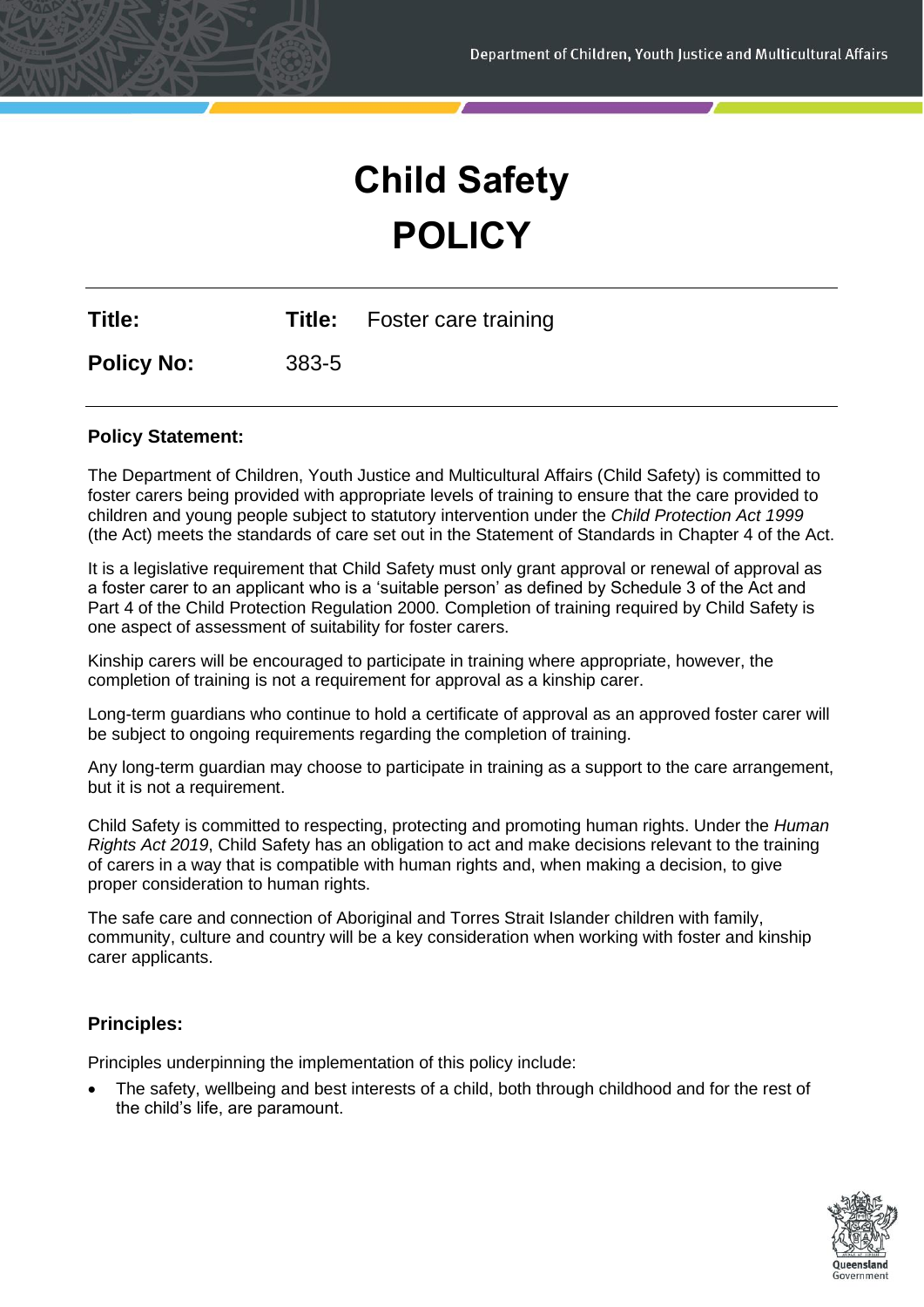- Child Safety staff will act and make decisions in a way that is compatible with human rights and obligations under the *Human Rights Act 2019*.
- The provision of an appropriate level of training and support increases the likelihood that foster carers will provide care consistent with the principles of the Act and promotes the provision of quality care and positive outcomes for children and young people.
- Child Safety has a responsibility to provide, or ensure the provision of, training and support to enable foster carers to develop the knowledge and skills required to fulfil their legislative responsibilities under the Act.
- All carers have the right to access quality training that is provided in a timely, consistent way and that is responsive to different adult learning styles.
- Foster and kinship carers granted the long-term guardianship of a child under the Act will be supported to the extent appropriate in the circumstance, in accordance with departmental policy and procedures, with a view to promoting the ongoing stability of the long-term guardianship care arrangement for the child.
- The five elements of the Aboriginal and Torres Strait Islander Child Placement Principle (prevention, partnership, placement, participation and connection) outlined in section 5C of the Act, apply to all processes, decisions and actions for Aboriginal and Torres Strait children.

### **Objectives:**

This policy aims to ensure that foster carers participate in appropriate training, to support them to meet the legislative requirements associated with their approval under the Act, and where requested, kinship carers and long-term guardians have their training needs responded to in relation to the child in their care.

### **Scope:**

This policy refers to approved foster carers under the Act, including foster carers who have provisional approval.

# **Roles and Responsibilities:**

- Direct support to approved carers is provided by the staff of foster and kinship care services and Child Safety staff.
- The Child Safety Officer for a child is responsible for responding to requests for support by a long-term guardian.

# **Authority:**

*Child Protection Act 1999*, section 133 (6) Child Protection Regulation 2000, section 9 (1 and 2**)**

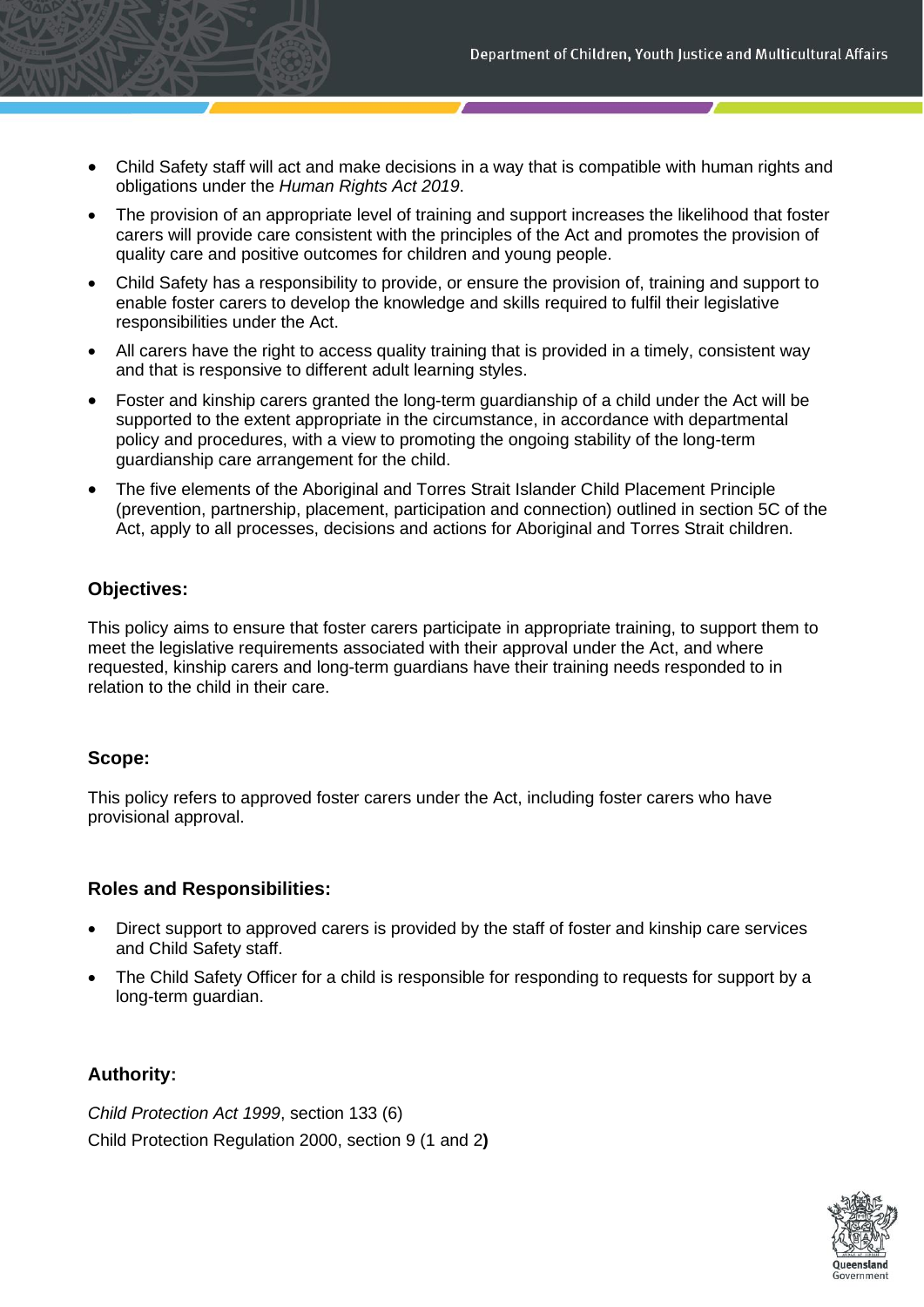# **Delegations:**

Refer to instruments of delegation for delegations relevant to the approval of foster carers.